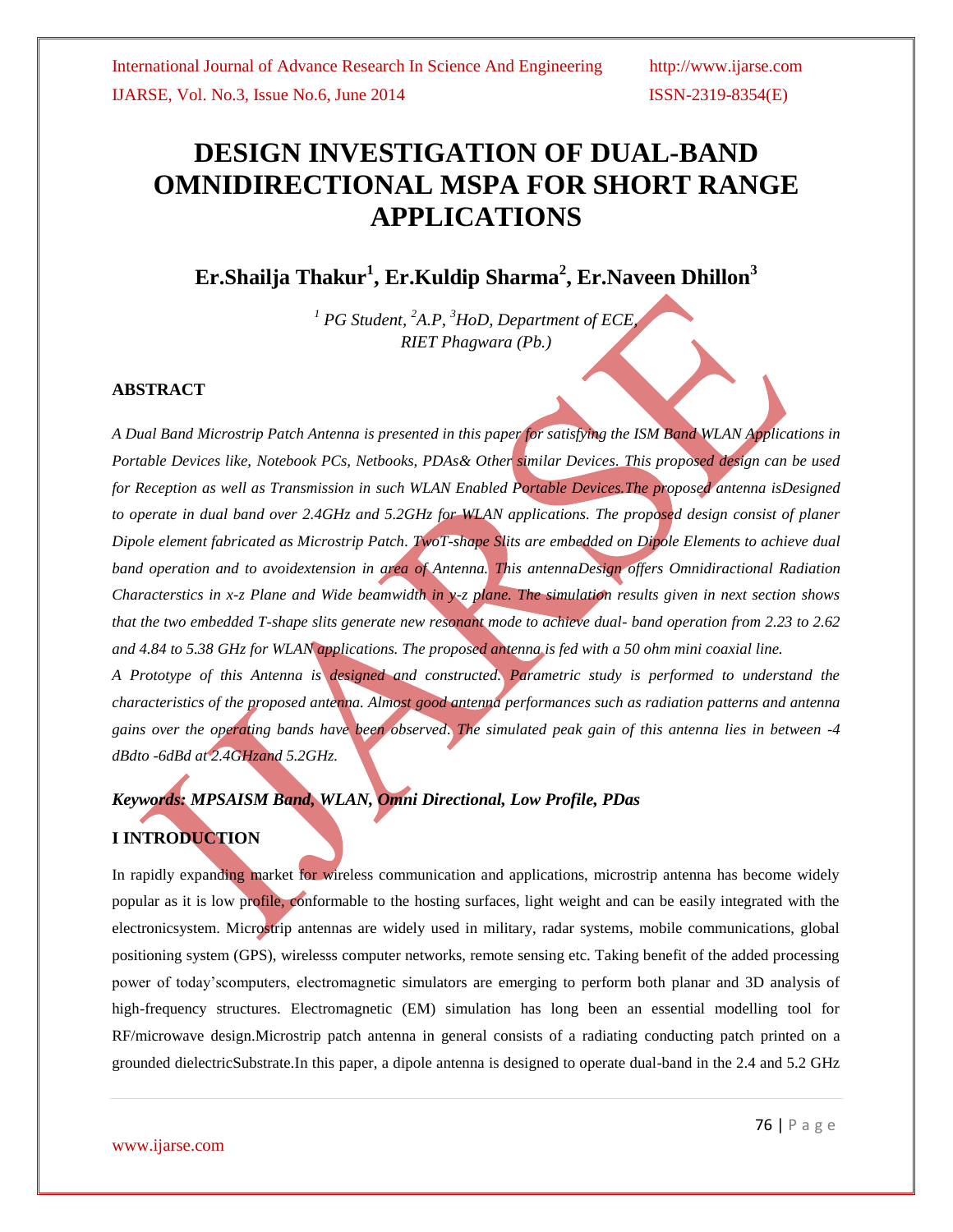## International Journal of Advance Research In Science And Engineering http://www.ijarse.com IJARSE, Vol. No.3, Issue No.6, June 2014 ISSN-2319-8354(E)

for WLAN applications. T-shape slit isembedded in the dipole antenna to achieve dual band operation and to avoid increasing the area of the antenna. A rectangular dipole antenna is demonstrated, where two embedded Tshape slits generate new resonant mode to achieve dual- band operation from 2.23 to 2.62 and 4.84 to 5.38 GHz for WLAN applications. The proposed antenna is fed with a 50 ohm mini coaxial line.

### **II ANTENNA DESIGN**

The configuration & Geometrical Details of the proposed antenna is shown in figure 1 with dimension of Wsub = 7 mm, Lsub = 43.96 mm and  $H = 0.8$  mm. the proposed dual-band dipole antenna is printed on FR4 substrate with a relative dielectric constant  $\epsilon r = 4.4$  and a thickness  $H = 0.8$  mm. Although other substrate like RT Duroid and Alumina can also be used but FR4 Provides optimum performance.The proposed antenna is fed in the middle of the structure to achieve 50 ohm impedance and connected to a 50 ohm mini coaxial line. The basis of the antenna structure is two rectangular arms with dimension of  $W1 = 5$  mm and  $L1 = 16.53$  mm. the horizontal design, a Tshape slit, is embedded in each arm of rectangular dipole antenna to generate a new resonant mode at 5.2 GHz. Combining the 2.4 GHz band of the rectangular dipole antenna and the 5.2 GHz band newly generated meets the requirements of WLAN systems.



**Figure 1: Proposed Antenna's Geometrical Details**

### **III SIMULATION AND ACTUAL RESULTS**

Taking benefit of the added processing power of today's computers, electromagnetic simulators are emerging to perform both planar and 3D analysis of high-frequency structures. Electromagnetic (EM) simulation has long been an essential modelling tool for RF/microwave design.AfterModelling and Simulation of proposed Antenna Design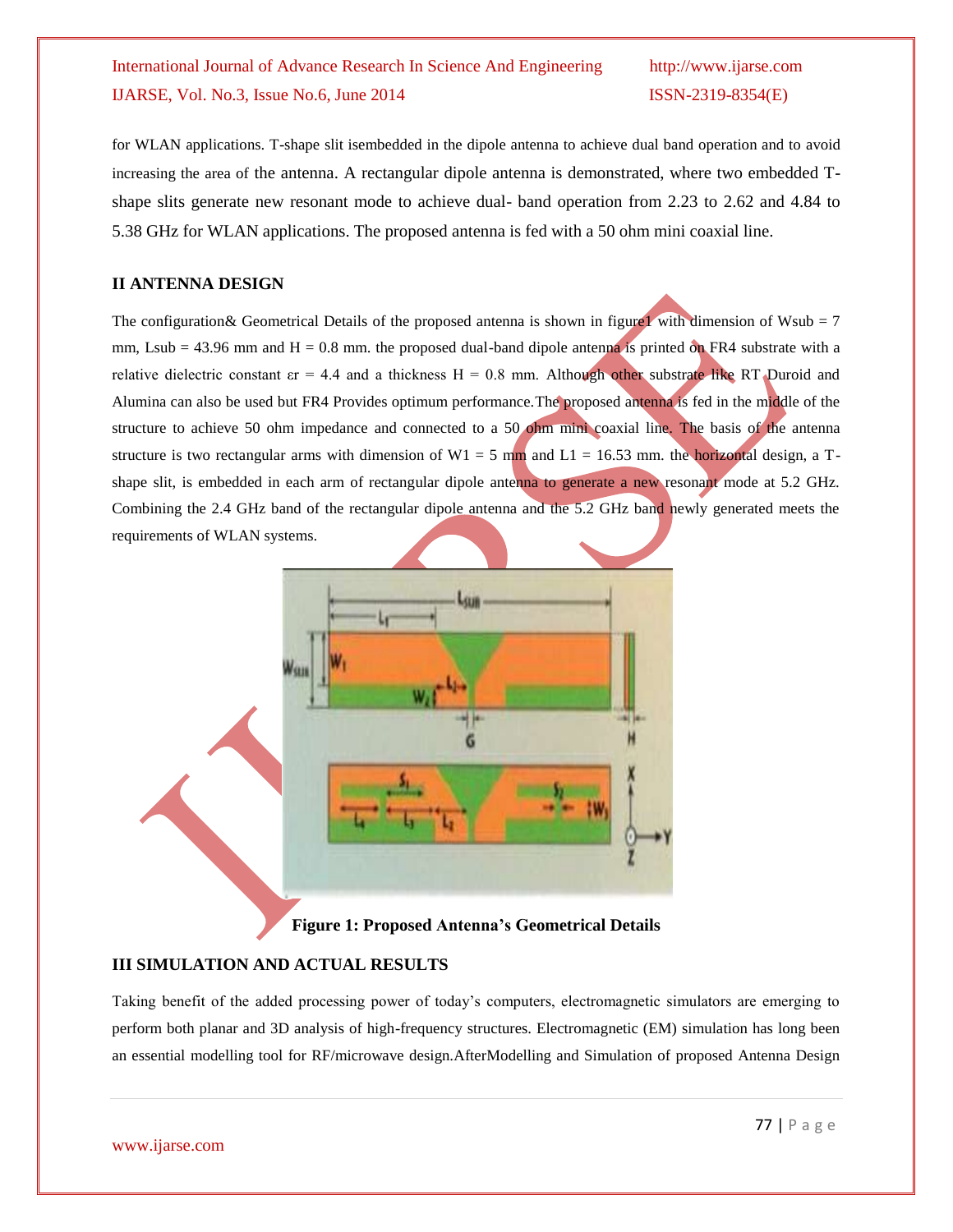International Journal of Advance Research In Science And Engineering http://www.ijarse.com IJARSE, Vol. No.3, Issue No.6, June 2014 ISSN-2319-8354(E)

using 3D EM Simulation Softwares, the measured and calculated VSWR Vs Frequency characterstics are shown in Figure 2.



**Fig 2:Calculated and Measured VSWR Vs Frequency characteristic of Proposed Antenna Design.**

The figure 3 & 4 shows the measured radiation patterns at 2.4 and 5.2 GHz in both the x-z and y-z planes. Since the feed lines is located parallel to the y-axis, the y-z plane radiation pattern has nulls in +y direction and -y direction. It is noted that the radiation pattern in the x-z plane of the antenna is with omni-directional radiation characteristics.



**Fig** 3 **Fig** 4

**Figure 3: Measured radiation patterns in the y-z and x-z plane on 2.4GHz**

**Figure 4 Measured Radiation patterns in y-z and x-z plane on 5.2GHz.**